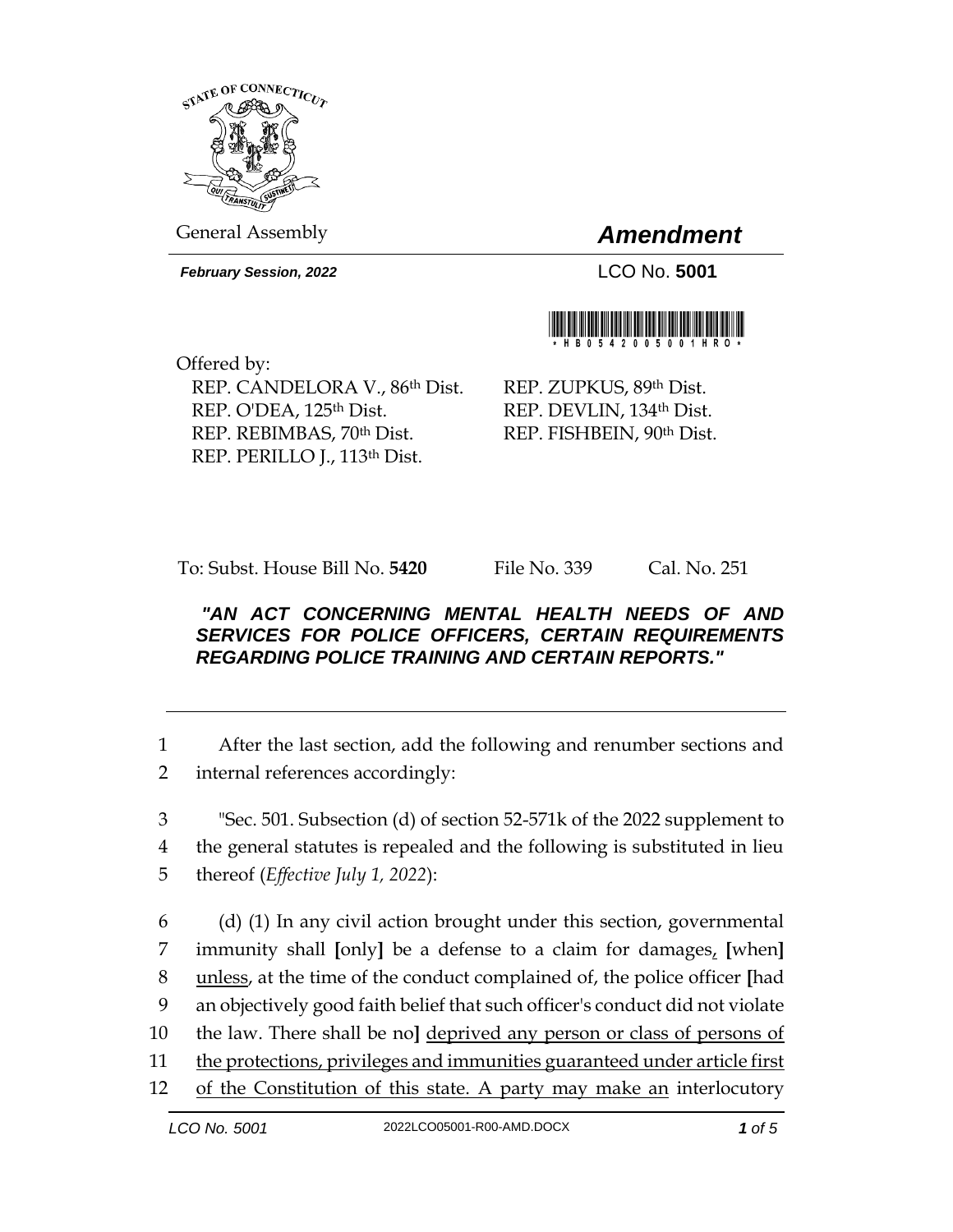appeal of a trial court's denial of the application of the defense of governmental immunity. Governmental immunity shall not be a defense in a civil action brought solely for equitable relief.

 (2) In any civil action brought under this section, the trier of fact may draw an adverse inference from a police officer's deliberate failure, in violation of section 29-6d, to record any event that is relevant to such action.

 Sec. 502. Subsection (b) of section 14-283a of the general statutes is repealed and the following is substituted in lieu thereof (*Effective October 1, 2022*):

 (b) (1) The Commissioner of Emergency Services and Public Protection, in conjunction with the Chief State's Attorney, the Police Officer Standards and Training Council, the Connecticut Police Chiefs Association and the Connecticut Coalition of Police and Correctional Officers, shall adopt, in accordance with the provisions of chapter 54, a uniform, state-wide policy for handling pursuits by police officers. Such policy shall specify: (A) The conditions under which a police officer may engage in a pursuit and discontinue a pursuit, (B) alternative measures to be employed by any such police officer in order to apprehend any occupant of the fleeing motor vehicle or to impede the movement of 33 such motor vehicle, including permitting the use of stop sticks or a similar tire-deflation device without requiring the officer to obtain prior authorization for such use for the purpose of preventing a crime or 36 reckless driving, (C) the coordination and responsibility, including control over the pursuit, of supervisory personnel and the police officer engaged in such pursuit, (D) in the case of a pursuit that may proceed and continue into another municipality, (i) the requirement to notify and the procedures to be used to notify the police department in such other municipality or, if there is no organized police department in such other municipality, the officers responsible for law enforcement in such other municipality, that there is a pursuit in progress, and (ii) the coordination and responsibility of supervisory personnel in each such municipality and the police officer engaged in such pursuit, (E) the type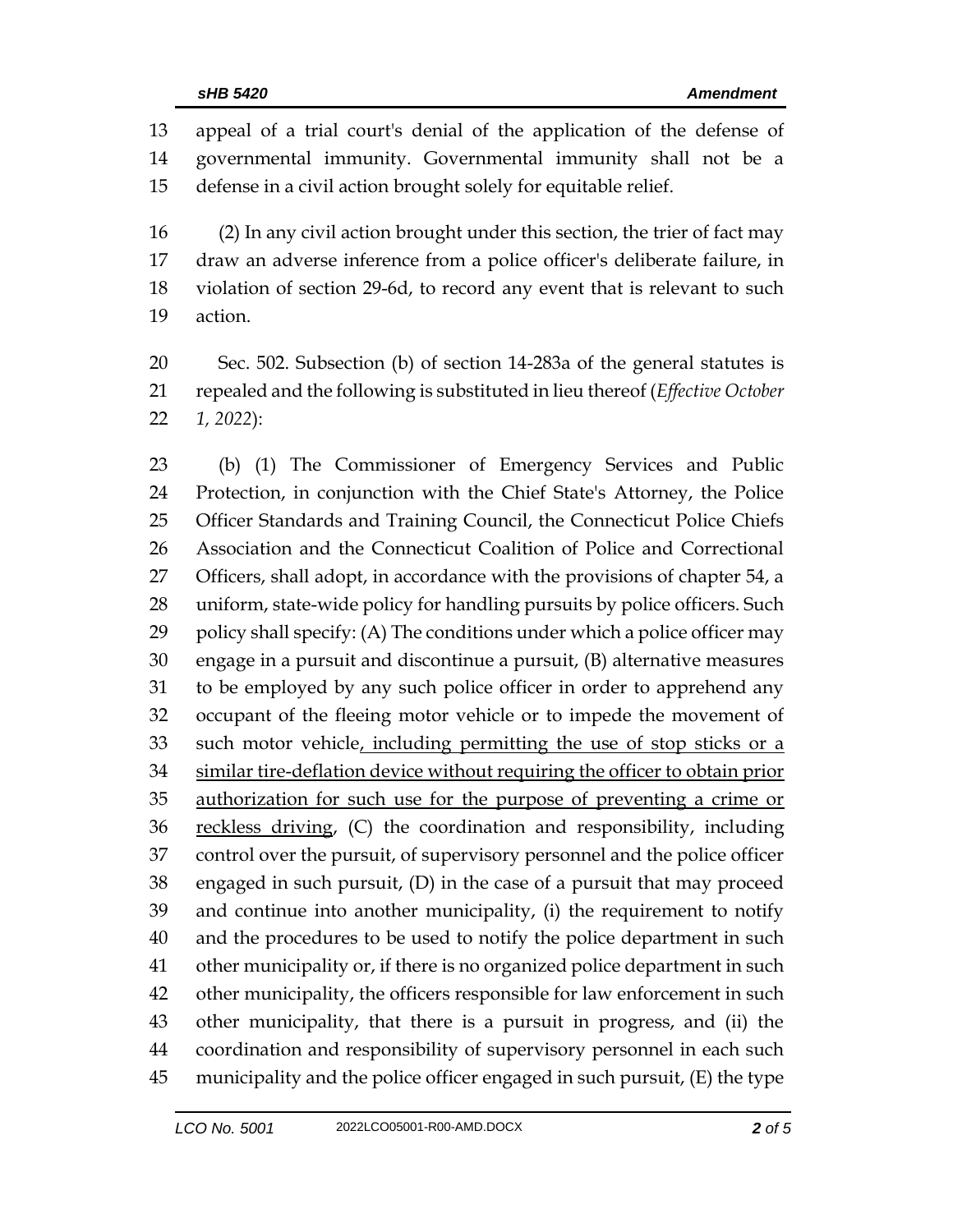and amount of training in pursuits, that each police officer shall undergo, which may include training in vehicle simulators, if vehicle simulator training is determined to be necessary, and (F) that a police officer immediately notify supervisory personnel or the officer in charge after the police officer begins a pursuit. The chief of police or Commissioner of Emergency Services and Public Protection, as the case may be, shall inform each officer within such chief's or said commissioner's department and each officer responsible for law enforcement in a municipality in which there is no such department of the existence of the policy of pursuit to be employed by any such officer and shall take whatever measures that are necessary to assure that each such officer understands the pursuit policy established.

 (2) Not later than January 1, 2021, and at least once during each five- year period thereafter, the Commissioner of Emergency Services and Public Protection, in conjunction with the Chief State's Attorney, the Police Officer Standards and Training Council, the Connecticut Police Chiefs Association and the Connecticut Coalition of Police and Correctional Officers, shall adopt regulations in accordance with the provisions of chapter 54, to update such policy adopted pursuant to subdivision (1) of this subsection.

 Sec. 503. Section 54-33o of the general statutes is repealed and the following is substituted in lieu thereof (*Effective October 1, 2022*):

 (a) (1) No law enforcement official may ask an operator of a motor vehicle to conduct a search of a motor vehicle or the contents of the motor vehicle that is stopped by a law enforcement official solely for a motor vehicle violation, except as provided in subdivision (2) of this subsection.

 (2) Any search by a law enforcement official of a motor vehicle or the contents of the motor vehicle that is stopped by a law enforcement official solely for a motor vehicle violation shall be (A) based on 76 probable cause,  $(B)$  solicited consent by the operator of the vehicle if the 77 official has reasonable and articulable suspicion that weapons,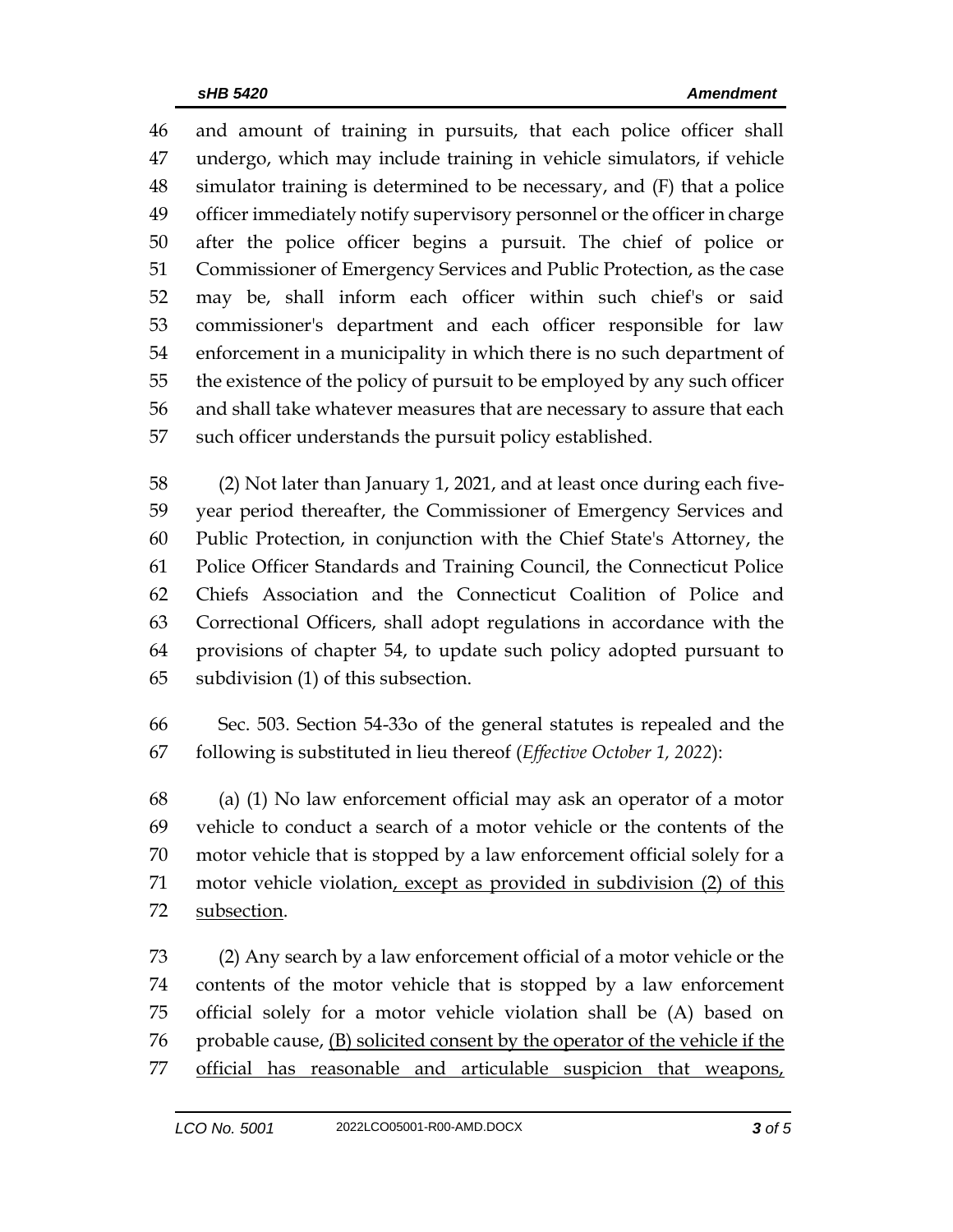contraband or other evidence of a crime is contained within the motor vehicle, provided such official complies with the provisions provided in subdivision (3) of this subsection, or **[**(B)**]** (C) after having received the unsolicited consent to such search from the operator of the motor vehicle in written form or recorded by body-worn recording equipment or a dashboard camera, each as defined in section 29-6d.

 (3) Any law enforcement official who solicits consent of an operator of a motor vehicle to search such vehicle shall, whether or not the consent is granted, complete a police report documenting the reasonable 87 and articulable suspicion for the solicitation of consent, or the facts and circumstances that support the search being reasonably necessary to further an ongoing law enforcement investigation. Such report shall be completed not later than forty-eight hours after such solicitation of consent.

 (b) No law enforcement official may ask an operator of a motor vehicle to provide any documentation or identification other than an operator's license, motor vehicle registration, insurance identity card or other documentation or identification directly related to the stop, when the motor vehicle has been stopped solely for a motor vehicle violation, unless there exists probable cause to believe that a felony or misdemeanor offense has been committed or the operator has failed to produce a valid operator's license.

 Sec. 504. Subsection (a) of section 7-282e of the 2022 supplement to the general statutes is repealed and the following is substituted in lieu thereof (*Effective October 1, 2022*):

 (a) (1) Any police officer, as defined in section 7-294a, who while acting in such officer's law enforcement capacity, witnesses another police officer use what the witnessing officer objectively knows to be unreasonable, excessive or illegal use of force, shall intervene and 107 attempt to stop such other police officer from using such force. Any such police officer who fails to intervene in such an incident may be prosecuted and punished for the same acts in accordance with the